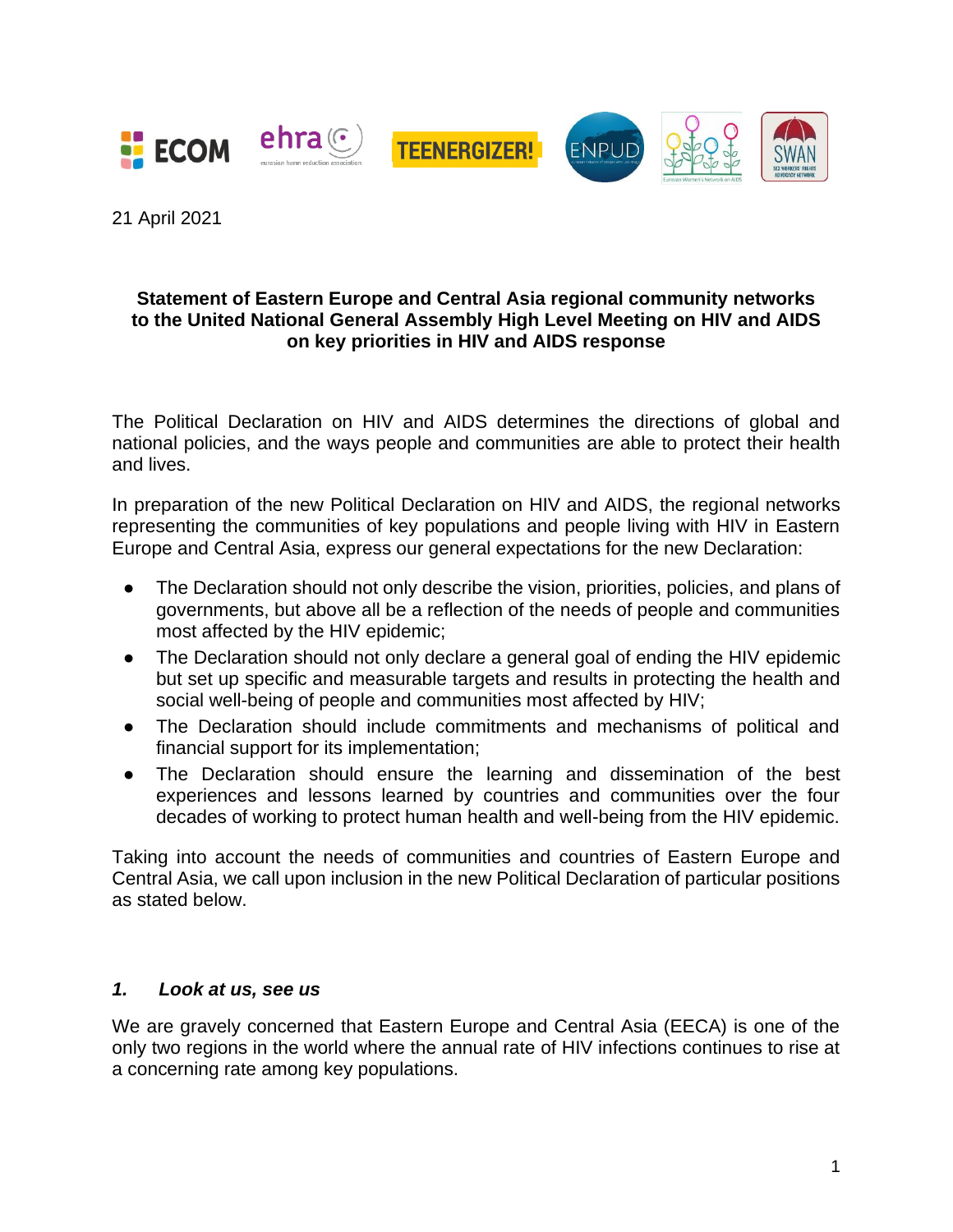● We request that in the new Political Declaration, EECA be noted a global priority for urgent and exceptional actions required at all levels (global, regional, national) to accelerate the efforts.

# *2. No one should be left behind. Nothing for us without us*

The 2016 Political Declaration failed to clearly state the key populations of people who use drugs, gay men and other men who have sex with men, transgender people, sex workers, that bear the disproportionate burden of the HIV epidemic in EECA and around the world.

The new Political Declaration should:

- List all the key populations by name to stop the existing disregard, ignorance and discrimination of key populations, and improve the space for advocacy and other cooperation between governments and key populations, and for community-led monitoring as an important part of national M&E systems;
- Recognize all key populations including transgender people in national HIV strategies and programs in EECA and around the world;
- Ensure meaningful involvement of people living with HIV and key populations, including adolescents and youth, in decision-making and programs implementation at national and global levels.

## *3. Chase the virus, not people!*

Restrictive, discriminative, epidemiologically and economically unsound legal and policy frameworks, including criminalization of HIV exposure and transmission, criminalization of sex work, drug use and possession, same sex relationships, age of consent, are violation of human rights which discourage and prevent people from accessing prevention, treatment, care and support services.

The new Political Declaration should:

- Call for decriminalization of HIV exposure and transmission, same sex behavior, drug use and possession of drugs for personal use, sex work, in EECA countries and around the world;
- Include development of mechanisms that ensure equity in access to justice and social protection for key populations and people living with HIV as a key element in reducing vulnerability and barriers for effective HIV prevention and treatment;
- Suggest approaches and international cooperation initiatives with a focus to changing the national policies in the countries that:
	- Criminalize people living with HIV Belarus, Russian Federation, Tajikistan, and Uzbekistan.
	- Criminalize homosexuality Turkmenistan, Uzbekistan; or penalize homosexuality – the Russian Federation.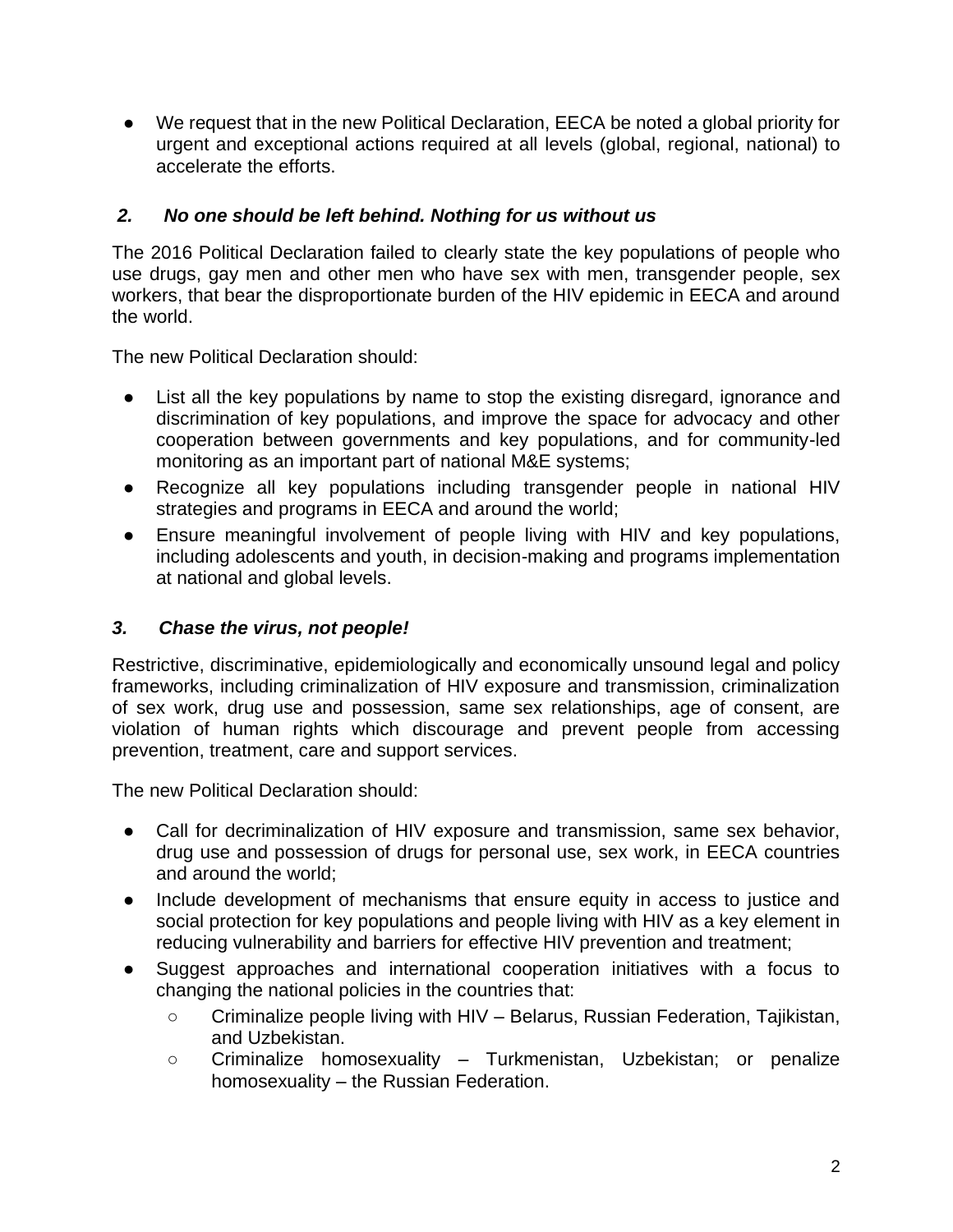- Criminalize drug use and deprive people using drugs for medical or recreational purposes of the effective social and medical support and treatment – all countries in the EECA region.
- Criminalize or penalize sex work and prevent access to justice, increase violence and prevent effective HIV prevention, treatment and care - all countries of EECA region.

# *4. Let us work*

Communities and civil society have proved their expertise and crucial role in the HIV response. However, we continue to face unnecessary barriers in our effective work.

We demand that the new Political Declaration will:

- Ensure favorable legal environment, including freedom of association so that communities can freely create and register non-profit organizations, receive public and donors' funds, and provide services aligned with the needs of our communities;
- Call for development and improvement of national and international mechanisms to ensure that community-led groups/organizations are funded;
- Ensure fair allocation of resources for the community-led response, including community-led monitoring and peer-led evidence-based services for key populations.

### *5. Evidence is here. Ensure implementation*

In four decades of the response to the HIV epidemic, we have learned what works and what does not. We need that the new Political Declaration will:

- Ensure access to sustainable, affordable and comprehensive services on sexual and reproductive health including elimination of vertical transmission of HIV, prevention, screening and treatment of cervical cancer;
- Focus on implementation of evidence-based, people-centered, human rights- and community-based integrated policies, practices and services on mental health and HIV for key populations;
- Support large-scale and rapid rollout of innovative PrEP prevention programs for men who have sex with men and transgender people with sustainable funding;
- Ensure implementation of evidence-based and age-appropriate comprehensive sexuality education curricula for children and young people;
- Support scaling up of interventions addressing structural and socio-economic inequalities and services to respond effectively to domestic and gender-based violence;
- Ensure to jumpstart immediate actions to accelerate progress towards gender equality and the empowerment of women and girls by investing in gender transformative approaches and ensuring gender mainstreaming at all levels.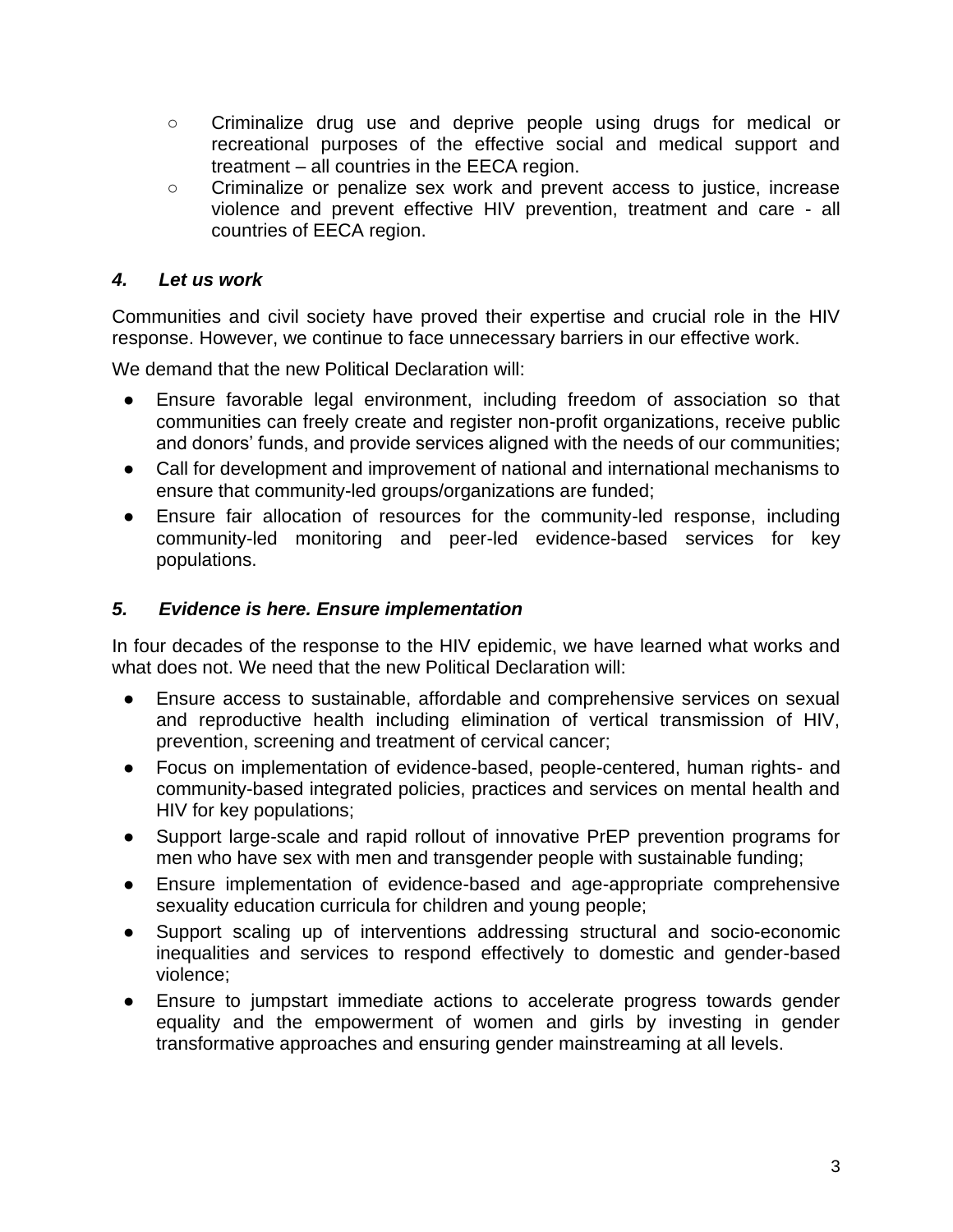## *6. From words to actions*

There have been too many declarations, policies, documents with sound appeals that remained only on paper. In order to move from words to actions and achieve real impact, the new Political Declaration should:

- Ensure transformation of commitments into fully funded actions implemented at international and national level with transparency, inclusiveness, and effectiveness;
- Propose concrete financial and technical tools, targets, and steps to strengthen community-led interventions integrated into national and international programs;
- Strengthen accountability, monitoring and reporting mechanisms and ensure regular feedback and communication with communities on delivering the outcomes of the Declaration.

## *Challenges: Lessons learned*

Considering the experiences of lives and work of our communities, we are clear about obstacles we have faced in the past and might expect in the way of preparation and implementation of the new Declaration:

- 1. High level of stigma and discrimination, and criminalization of people living with HIV, sex workers, people who use drugs, lesbian, gay, bisexual, and transgender people in EECA influence all aspects of decision making and program implementation.
- 2. Space for civil society continues shrinking. The gap between political commitments to engage with and include civil society, and the reality confronting communities and key populations, is widening. So-called 'Foreign Agents' Laws introduced in some countries of the region, create new threats and vulnerabilities for civil society organizations.
- 3. Political will, experience, and systems for integration of community-led responses as a component of national policy and program implementation either lack or are at a low level. Many governments in EECA remain skeptical or opposed to the role of NGOs and civil society in general in the HIV response, particularly those working in the area of human rights, with key populations, providing harm reduction services, and do not see them as reliable partners.
- 4. Many governments continue reject or give low priority (and, thus, insufficient unsustainable funding) to evidence-based HIV prevention interventions – comprehensive harm reduction services for people who use drugs including access to opioid substitution treatment; protection of key populations from violence and discrimination; access to condoms and lubricants for sexually active people; and access to ARV treatment for migrants.
- 5. National political leaders often prefer populist stigmatizing rhetoric instead of evidence-based public health policy. References to "national traditions", "compliance with national legislation" and "appropriateness in the context of